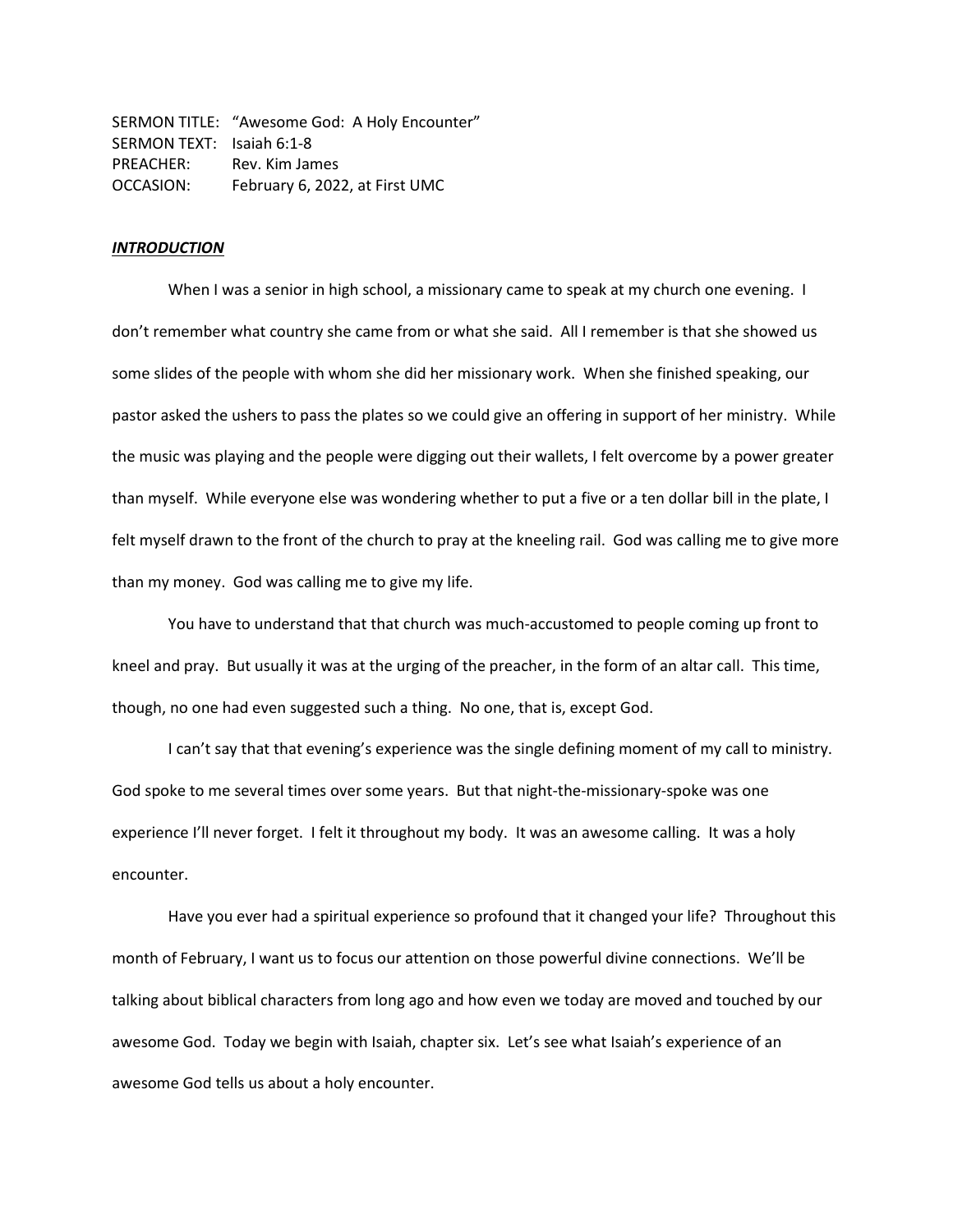## *1—EXPERIENCE OF AN AWESOME GOD*

Most of us know that Isaiah was a prophet. But, of course, he wasn't a prophet until he became a prophet. What I mean is, there was most likely a time before he or anyone else thought of him that way. He was a boy growing up. Maybe he was a young man working in some occupation like a farmer, a shepherd, or a bricklayer. Possibly, he was a priest in the temple helping with the sacrifices, or maybe he was just a guy who was spiritually minded and interested in God. All we really know from Isaiah 6 is that, one day, Isaiah had a pretty awesome vision of God.

Isaiah's vision could have been a vivid dream while he was asleep in bed, or it could have been a daydream that occurred in some other location. But, from the way Isaiah describes his vision, it's likely that he was physically present in the temple when these things occurred. He probably entered the temple like he had done other times before. Only this time, things were different. Isaiah tells us in verse one that it was the year that King Uzziah died, so maybe Isaiah's experience that day was different because he was grieving for the leader of his nation. Maybe his heart was sad. Maybe he was seeing through tear-filled eyes.

Bible scholars tell us that Isaiah's vision happened in the eighth century before Christ, when Judah and Jerusalem were under threat from Assyria. Maybe it was developments in that geopolitical situation that made things seem different in the temple on this one particular day. Or maybe it was some reason very personal to Isaiah that we could never guess. All we know is that, for some reason, on this particular occasion, Isaiah connected with God's awesome holiness in a new and powerful way.

This time, Isaiah saw the Lord, sitting on a high throne. Around the Lord were seraphs, or angels, with six wings, calling out to each other, "Holy, holy, holy is the Lord of hosts; the whole earth is full of God's glory." Like a modern-day rock concert, the sound of their voices caused the temple to shake, and the house of God filled with smoke.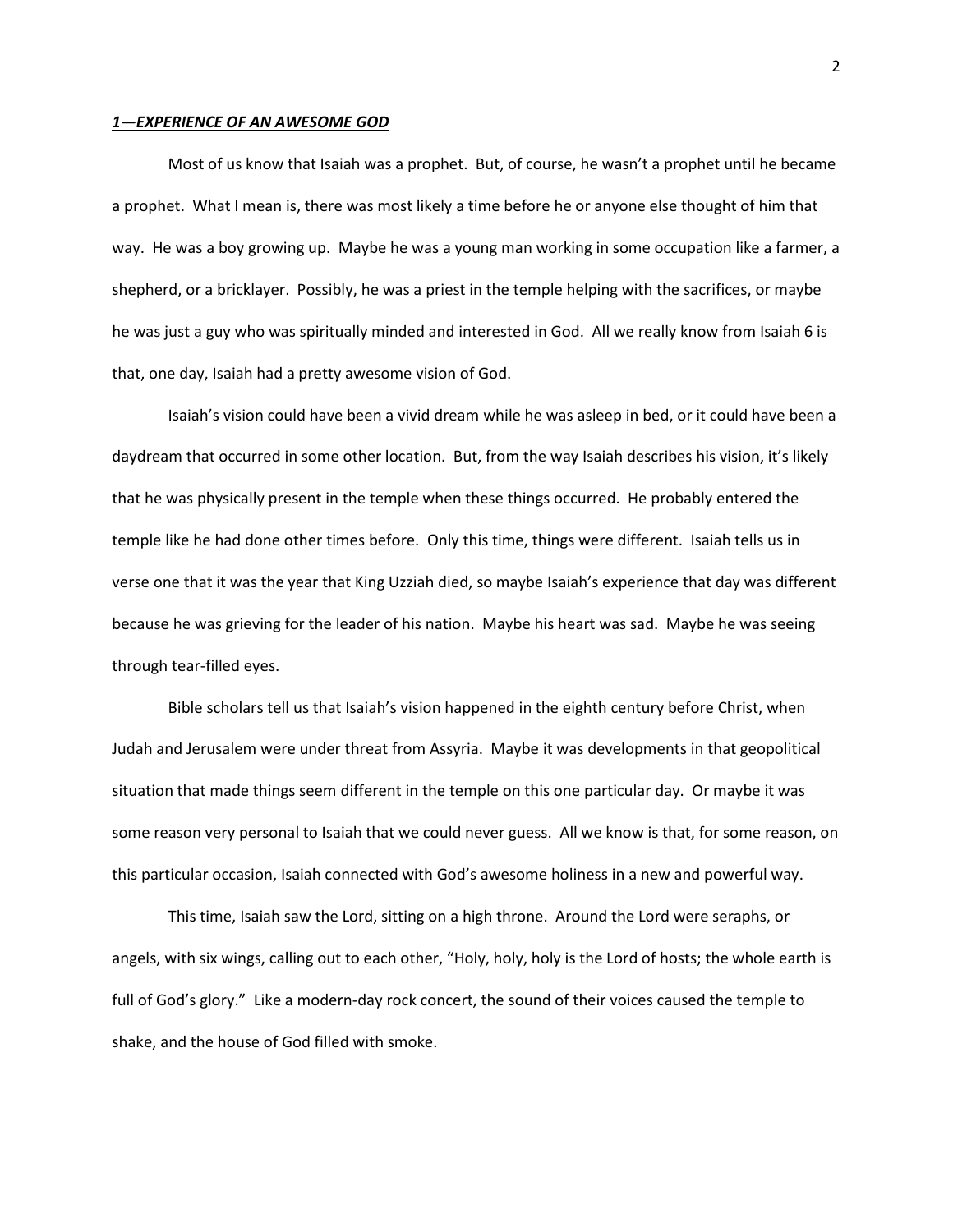Isaiah's description of what he saw in the temple sounds unusual enough to us that we suppose he saw it more in his mind than through his eyes. But that doesn't take anything away from his spiritual experience. This was a very profound and personal encounter with God that only Isaiah could explain. Only Isaiah knew what his heart and soul were telling him that day, and he described his experience the best way he knew how.

While we may not have had an experience exactly like Isaiah's, I would guess that most of us have had some significant encounters with God's holiness. By that, I mean we've had experiences which were deeply moving and memorable, experiences that have held spiritual meaning and power for us. Usually those kind of encounters engage our emotions as well as our imaginations. They become for us a foundation upon which we build our faith. When asked how we came to believe in God, accept Christ as our Savior, and commit to a life of Christian faith, those are the stories we return to again and again.

Many of my awesome encounters with the holiness of God have come during a worship service. But God's awesome nature is not limited to temples and churches. Many, many times I've marveled at the wonder of God in creation. The beauty of snow-capped mountains, interesting rock formations, and evergreen trees; the sound of rushing water in creeks, rivers, and oceans; and the ripple of golden wheat in the wind are all signs to me of God's holiness. A lightning bolt during a ferocious rainstorm, the Milky Way on a clear summer night, and the tremendous colors of a Utah sunset all touch my senses with divine power. Those kind of natural displays always put me in awe of God.

I don't know what turns you on and gets you excited about God, but I bet something does. Maybe it's music. Maybe it's art. Maybe it's the birth of a baby. Maybe it's an engine that purrs like a kitten. Maybe it's when your favorite sports team wins a victory. Maybe God becomes real to you as you participate in the sacrament of Holy Communion, like we'll be doing later in the service today. God is amazing and wonderful. In profound, personal, and deeply emotional ways, each one of us can experience the holy and awesome nature of God.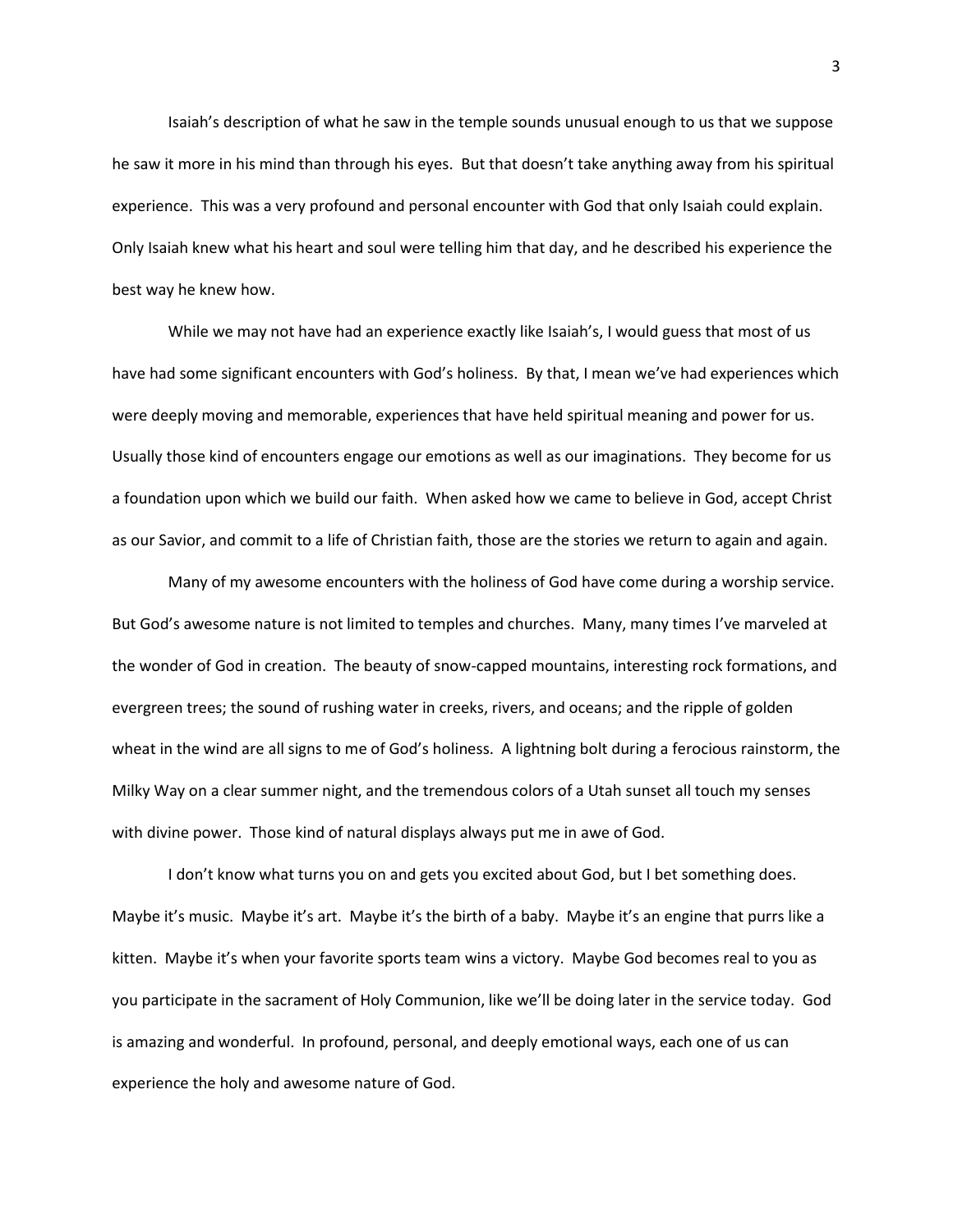## *2—GOD'S HOLINESS REVEALS OUR SINFULNESS & MAKES US HOLY*

Isaiah's experience in chapter six shows us, however, that our spiritual encounter with God isn't just about God's awesome holiness. It's common in these experiences that we also have a recognition of our own personal sinfulness and shortcomings. After seeing God on the throne, the first words out of Isaiah's mouth were, "Woe is me! I am lost, for I am a man of unclean lips!" So stark was the contrast between God's holiness and Isaiah's sinfulness that Isaiah could do nothing but blurt out his guilt. The irony of Christian faith is that the closer we get to God, the more clearly we see our own sins and failings. That's when the awesome nature of God begins to seem terrifying. It's a short distance between feeling *awe-filled* and feeling *awful*. An encounter with God's awesome holiness may cause us to want to run and hide to avoid punishment because we are ashamed of who we are.

Fortunately, God doesn't leave us cowering in fear or wallowing in guilt. You'll notice in Isaiah 6:6 that one of God's angels provided Isaiah with a purifying hot coal. The seraph then declared, "Now that this [hot coal] has touched your lips, your guilt has departed and your sin is blotted out." We may be reluctant to get close to God because we're afraid that God's powerful holiness will reveal the depths of our sinfulness. But the truth is that God's power to forgive is greater than our power to sin. A hymn writer put it this way:

> Grace, grace, God's grace, grace that will pardon and cleanse within; grace, grace, God's grace, grace that is greater than all our  $sin<sup>1</sup>$

If Isaiah, or we, might wonder if this offer of forgiveness is real, we need look no farther than God's words to Isaiah in verse eight. Allowing no time for Isaiah to worry or second guess, the Lord immediately affirmed Isaiah's worthiness by asking, "Whom shall I send, and who will go for us?" Isaiah knew that God was speaking to him. In the confidence of God's awesome, merciful, and cleansing love, Isaiah didn't hesitate in his reply: "Here I am; send me!"